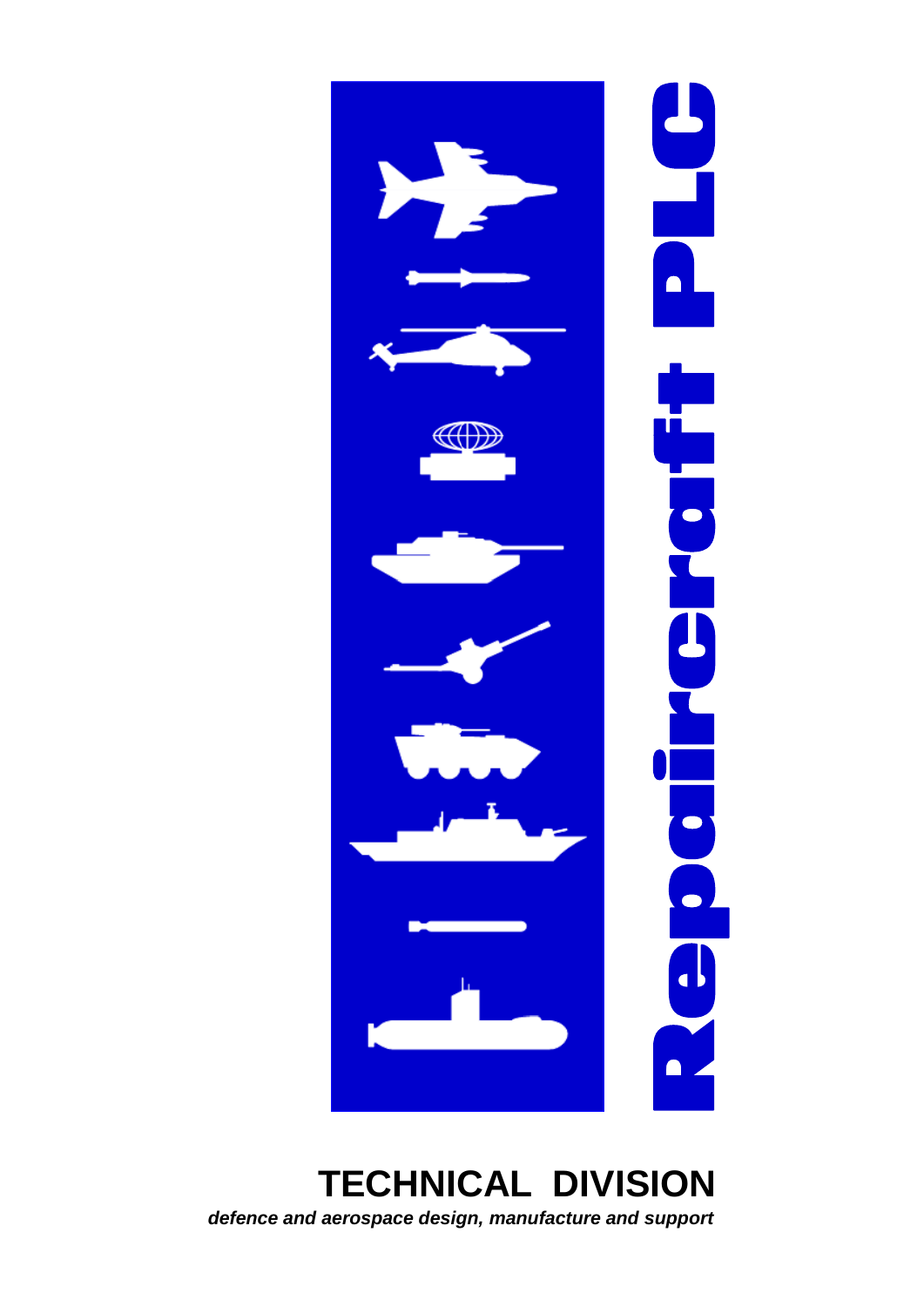# **TECHNICAL SERVICES**

### **DESIGN**

Repaircraft provides design services covering feasibility study, design and development, prototype<br>manufacture, verification and manufacture, verification and validation testing.

Disciplines include:

Mechanical Hydraulic Pneumatic Electrical Electronic

Design Tools include:

Solid Works AutoCad Visio Design Spark

### **TESTING & VALIDATION**

Design and management of Test Plans. Design and manufacture of Test Equipment. Analysis of Test Results. Preparation of Reports. Approval sign-off.

### **POST DESIGN SERVICES**

For mature equipment Repaircraft can take over complete technical responsibility, which can include Design Authority, for an equipment or system.

## **OBSOLESCENCE SURVEILLANCE SERVICES**

Repaircraft provides Obsolescence Surveillance Services to locate, track and monitor component availability for legacy equipments that are likely to suffer from future Diminished Manufacturing Sources (DMS) or obsolescence.

## **RE-ENGINEERING SERVICES**

If it is not possible to obtain a vital component or equipment Repaircraft can either design and manufacture a replacement, or redesign the parent equipment or system to accept a modern alternative.



Frequency, Buckling, Thermal, Drop Test, Fatigue, Pressure Vessel, Non-Linear, Composites, Advanced Dynamics and Flow Simulation (CFD) Computer analysis capabilities include: Linear Static, Motion, Optimisation,

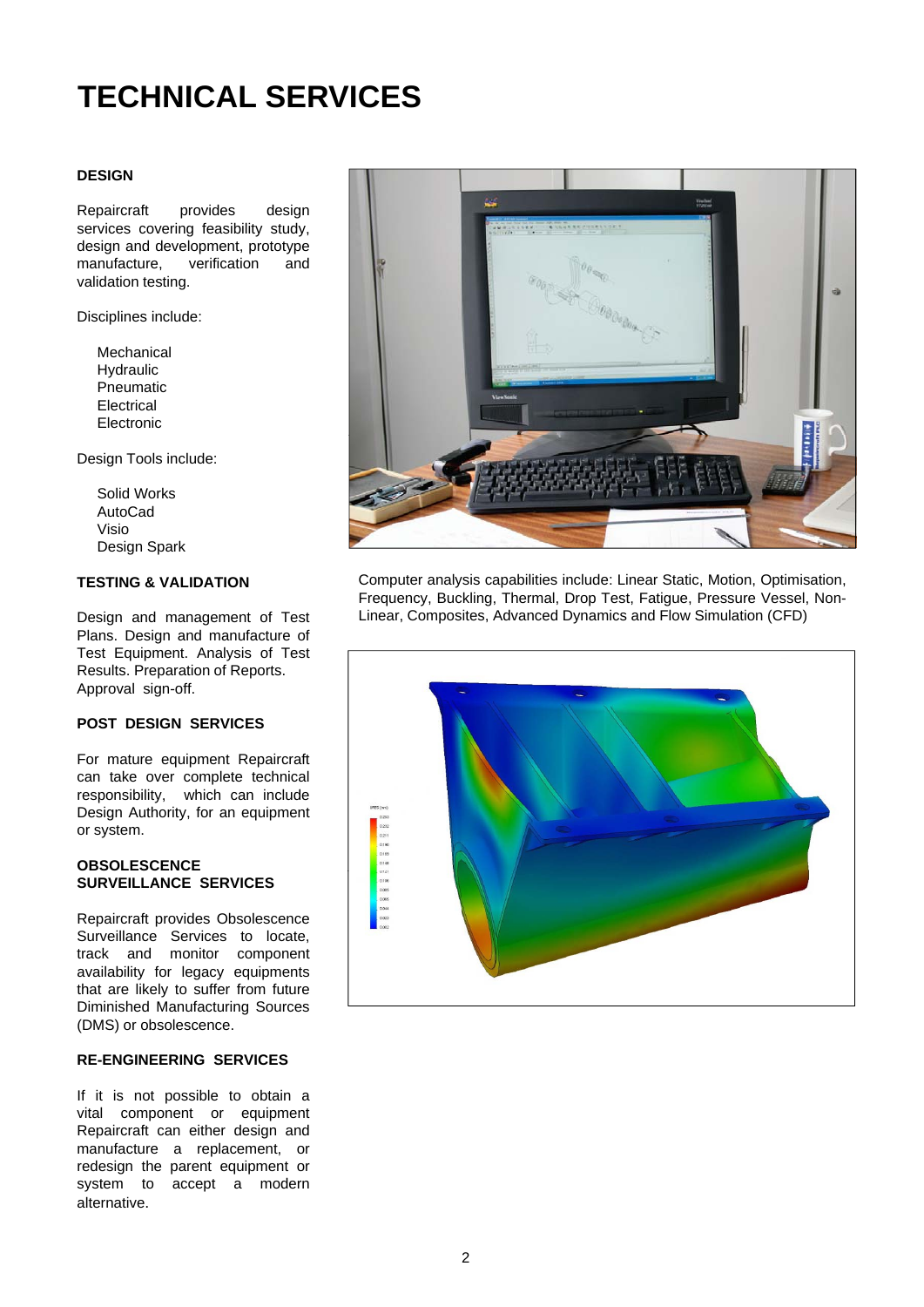## **MANUFACTURE**

## **MECHANICAL**

Machining and fabrication.

## **ELECTRICAL**

Conventional electrical assembly, coil winding, encapsulation and harness work.

## **ELECTRONIC**

Low volume, conventional and surface mount single and multi layer board capability.

## **ASSEMBLY**

British Standard BS5295 Class E / US Federal Standard 209E Class 100 / ISO 14644-1 Class 5 Clean Air Facility.

## **INSPECTION AND TEST**

A wide range of Mechanical, Physical and Electronic Test Equipment.



Electro-mechanical assembly



Low volume electronic modules and PCB's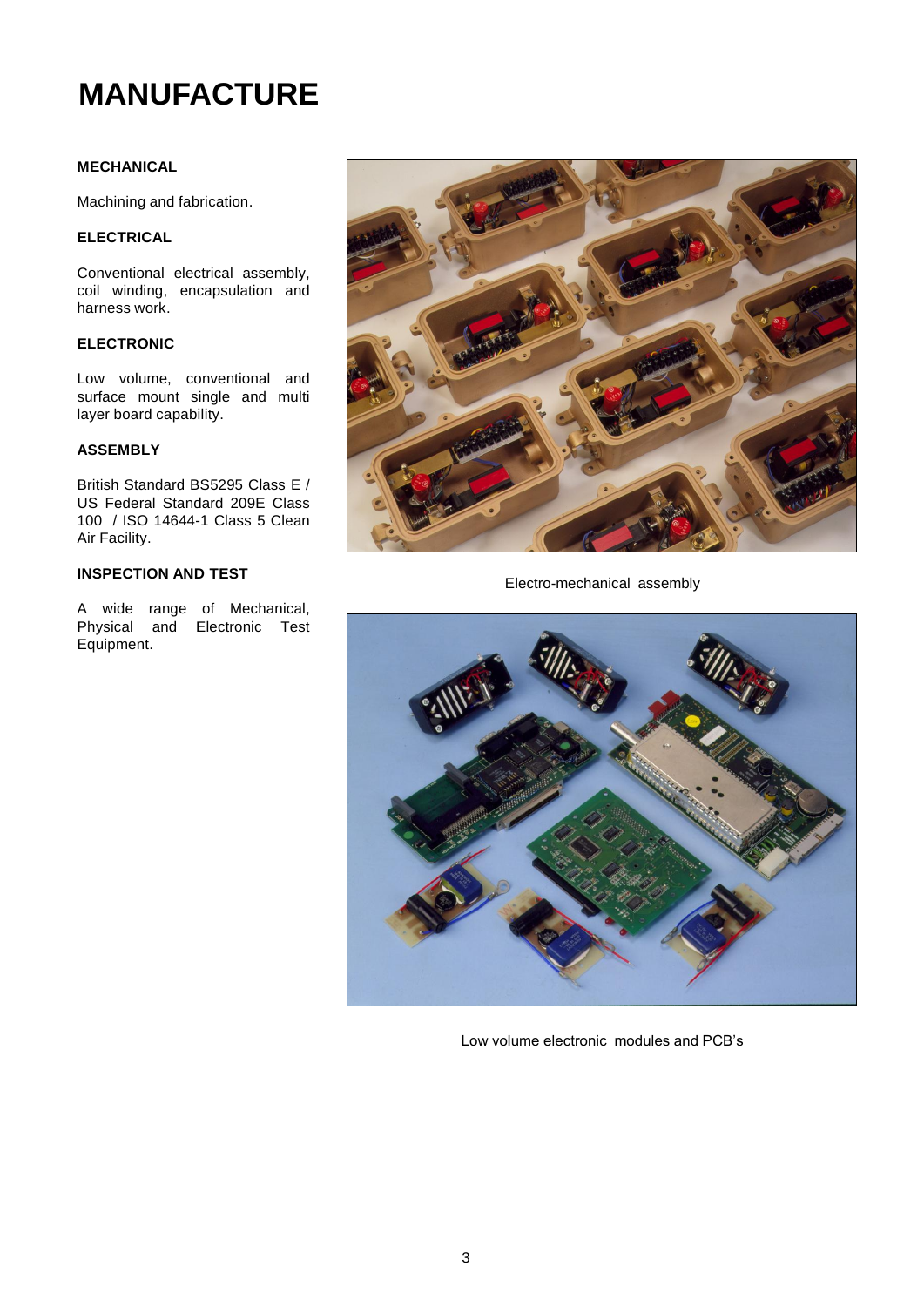## **REPAIR & OVERHAUL**

### **CAPABILITIES**

Mechanical, Gyroscopic, Pressure and Vacuum, Electrical, Electro-Mechanical, Electronic etc.

### **TECHNICAL DATA, MANUALS, DRAWINGS AND SPARE PARTS SOURCING**

Where this information is not available Repaircraft can develop overhaul and repair schemes, test schedules and documentation. The sourcing of old, obscure and hard to find parts is carried out by the Repaircraft Supply Division.

## **URGENT REQUIREMENTS**

A 24 hour, 365 day per year hotline service can be provided.

## **FIELD SUPPORT**

A Nationwide and Worldwide service is available.



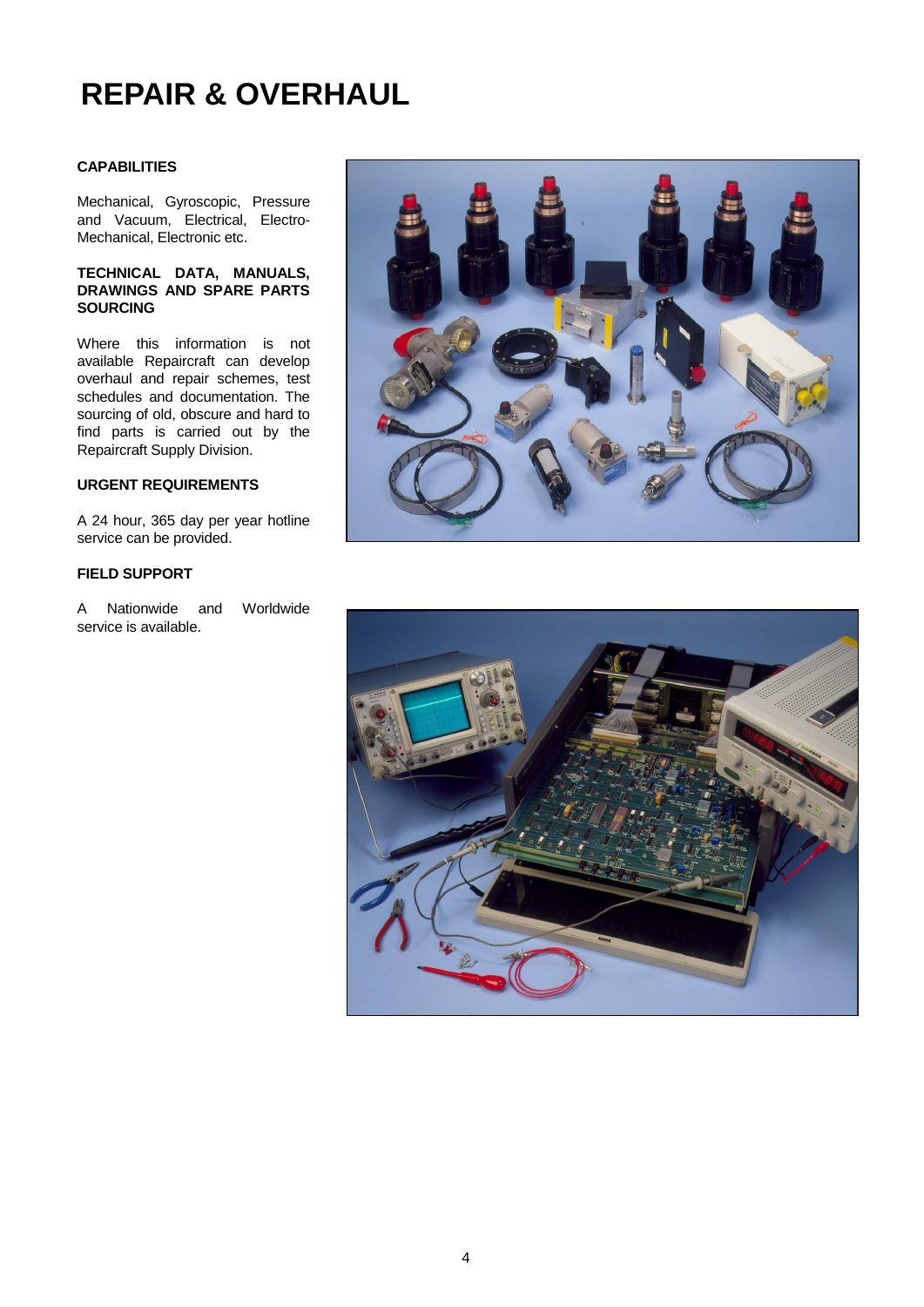## **QUALITY ASSURANCE**

Repaircraft hold various Approvals including:





## **ADDITIONAL SERVICES**

In addition to Design, Manufacture, Overhaul and Repair, Repaircraft can also provide the following service:

## **UK PRODUCT SUPPORT FOR OVERSEAS COMPANIES**

For overseas manufacturers that have sold equipment to the UK Ministry of Defence, but where it is uneconomic for them to set up a dedicated UK support centre, Repaircraft can provide a comprehensive range of Warranty and Support services.

## **PRODUCT ACQUISITION AND LICENSING**

Old well established product lines are sometimes neglected as companies change business focus to move into new market sectors. Also, company reorganisations often identify products which, although marginally profitable, are not cost-effective in management time and expense. Usually, however, these old product lines have to be supported, sometimes uneconomically, to maintain good customer relations.

For manufacturers that wish to maximise the return on their original investment and divest themselves of these long term support responsibilities Repaircraft are interested in acquiring such product lines.

Alternatively a Licensing Arrangement can be set up whereby Repaircraft takes over complete responsibility for post design services, manufacture, stockholding, repair and overhaul, marketing and finance, and any profits made are shared between Repaircraft and the original manufacturer.